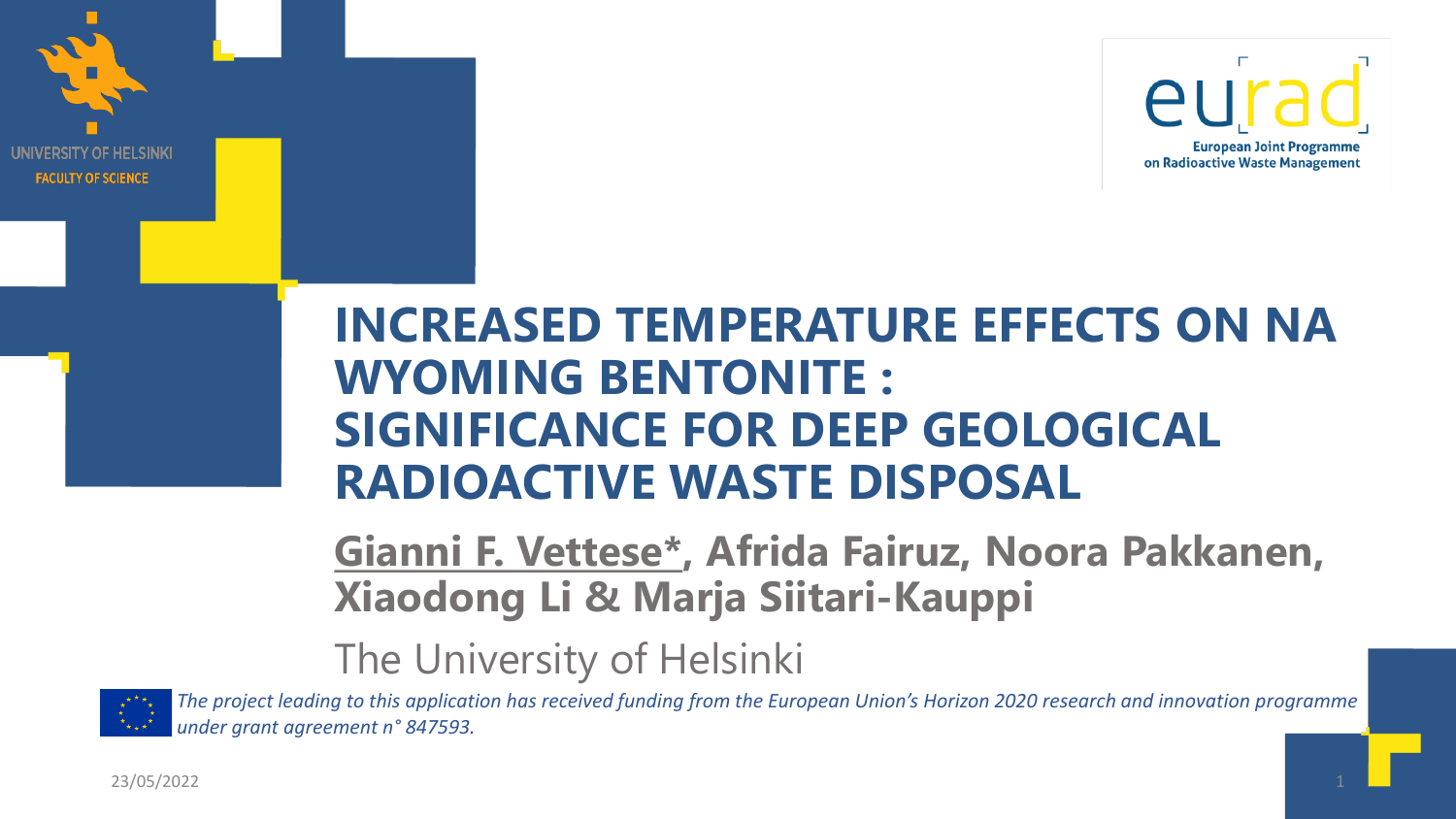# **INTRODUCTI ON**

- Spent nuclear fuel in Finland for deep geological disposal in KBS-3V style after a period of cooling.
- At the end of 2019 there was 2,261 tons of heavy metal (tHM) spent fuel in pool storages at NPP locations and an estimates 4,200 (tHM) in 2050.
- **Example 3 Are the safety limits feasible for a variety of** geological disposal concepts for high heat generating wastes or does high temperature inhibit the buffers safety functions?



2

eur



#### The KBS-3V final disposal concept for spent nuclear fuel.

[1] SKB - Swedish Nuclear Fuel and Waste Management Company (2006) *Long-term safety for KBS-3 repositories at Forsmark and Laxemar – a first evaluation. Main Report of the SR-Can project*, *October*. Available at: www.skb.se (Accessed: 11 May 2022).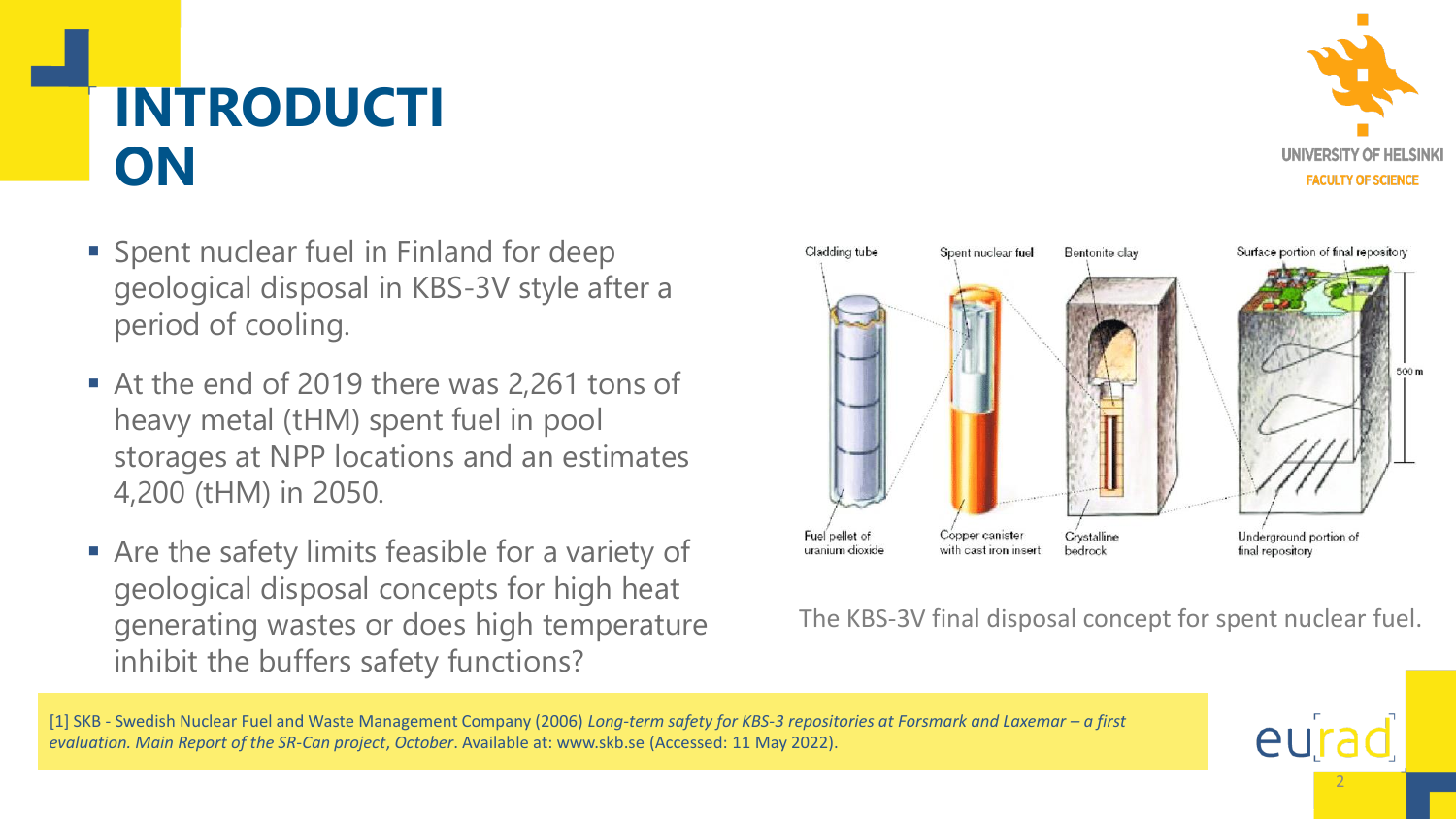# **AIMS AND OBJECTIVES**



3

# **Understand the effects of elevated heat loadings on buffer material to be used in Finnish spent nuclear fuel disposal.**

- **Task 1:** Characterization of Wyoming Na Bentonite (BARAKADE) exposed to high temperature (150 °C) over extended duration (24 months) (HITEC).
- **Task 2:** Understand the consequences of potential changes to the material following 2 years of heat treatment.
- **Task 3:** (Specific to SAFER) Highlight novel robust and repeatable experimental setup for column studies at The University of Helsinki – possibilities for future work.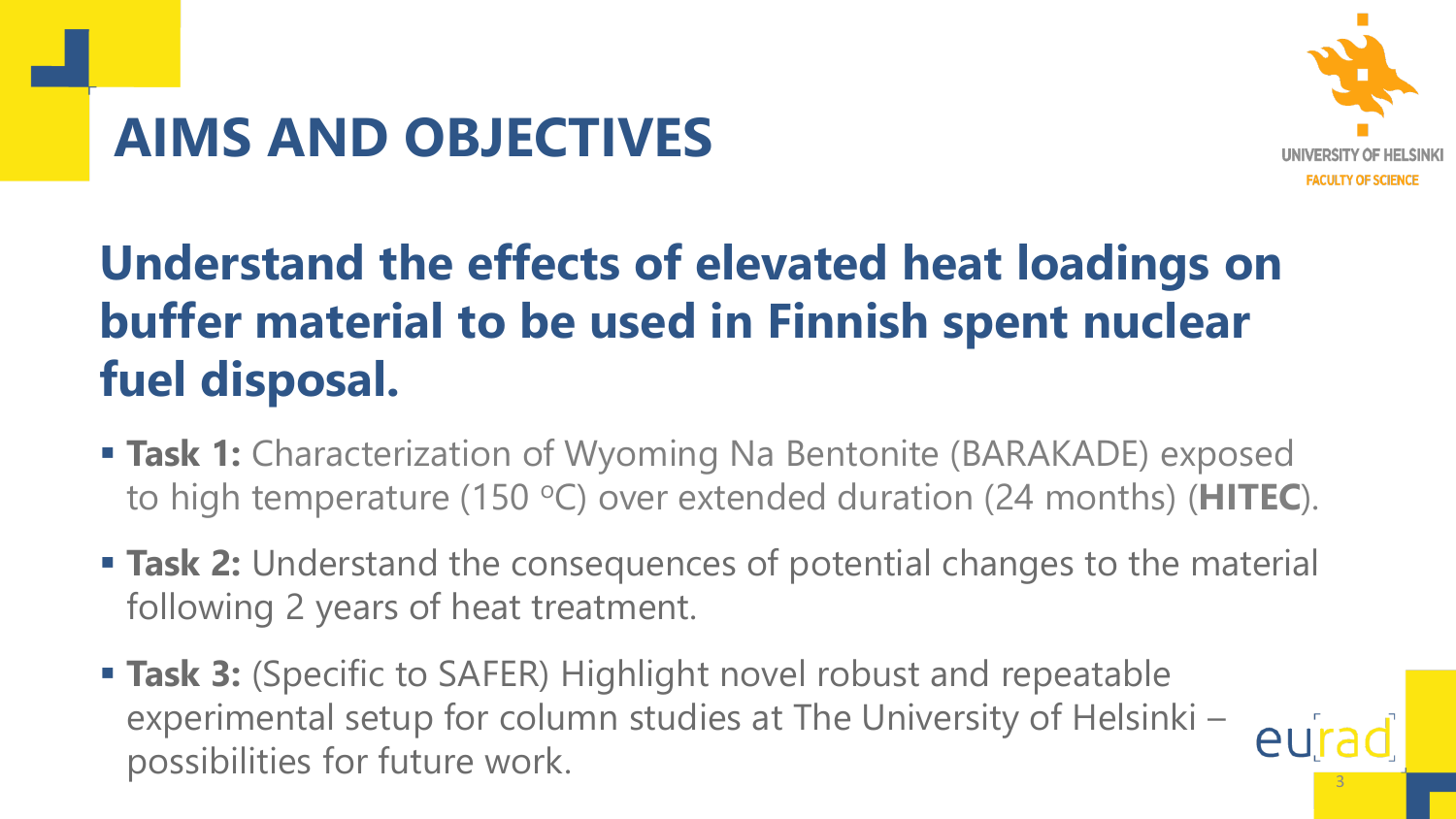# **CHARACTERIZATION OF MATERIAL TREATED BY HIGH TEMPERATURE**

- Over 18 months we have monitored changes in the characteristics of NaWyoming Bentonite heated at 150 °C.
- **EXECUTE: The Channel State State State State State Techniques used: XRD, FESEM, BET, MPAES,** DLS & Zeta potential.
- Reaction to reach completion in August '22 (2) year).
- XRD & FESEM show no observable change in sample over 18 months.
- Colloidal size does not change but amount increases (See Right)





**Water Composition:**  $\textsf{CaCl}_{2}$ .2H<sub>2</sub>O 111 mM NaCl 32 mM  $pH = 5.3$ 

4

eur

**Top:** Average colloid diameter (/nm). **Bottom:** Derived count rate of colloidal Time (months)<br> **Top:** Average colloid diameter (/nm)<br> **Bottom:** Derived count rate of solutions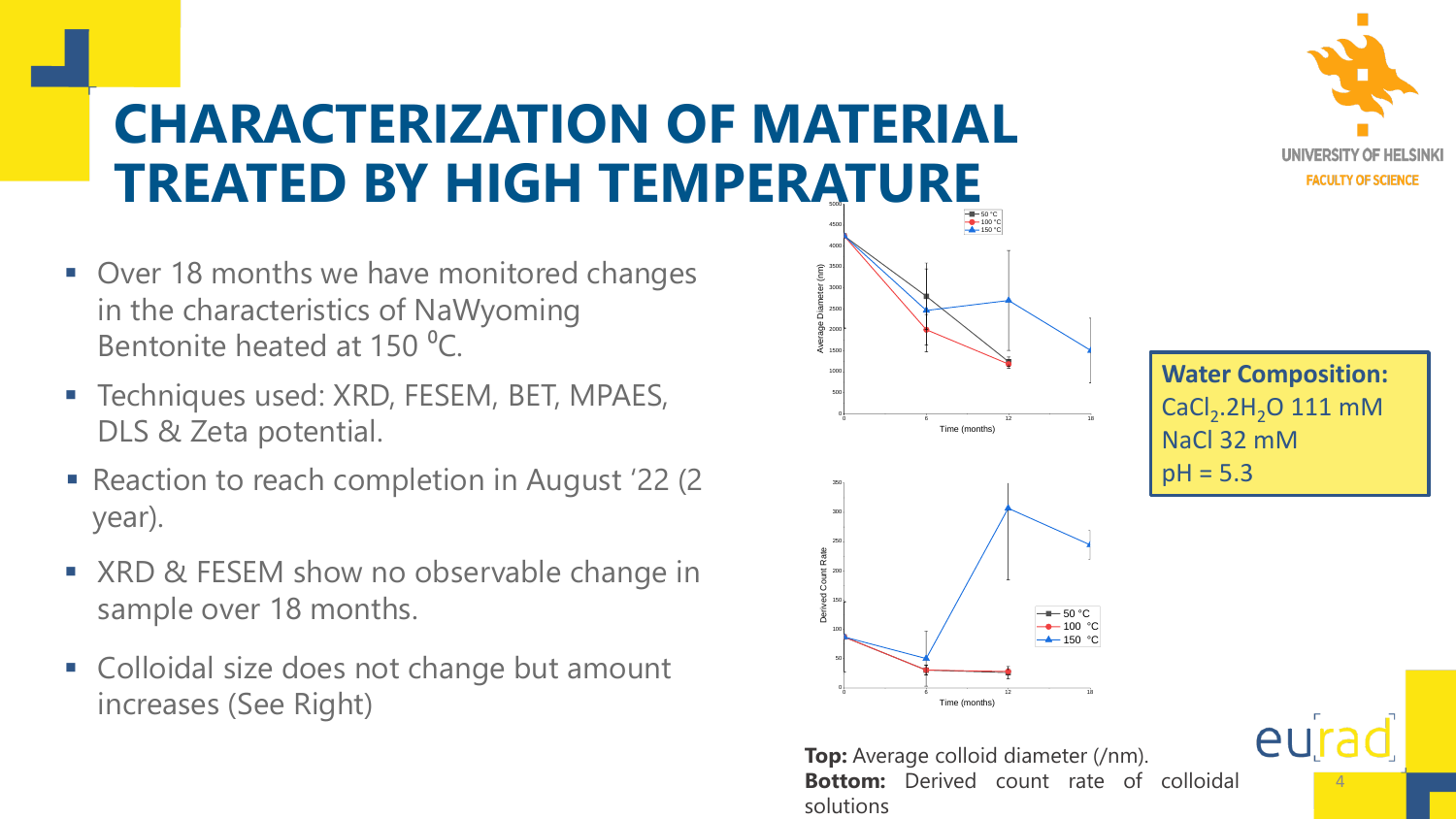

5

# **BUT we can do more than just characterise the changes to the bentonite. We can QUANTIFY these effects in terms of radionuclide sorption.**

eu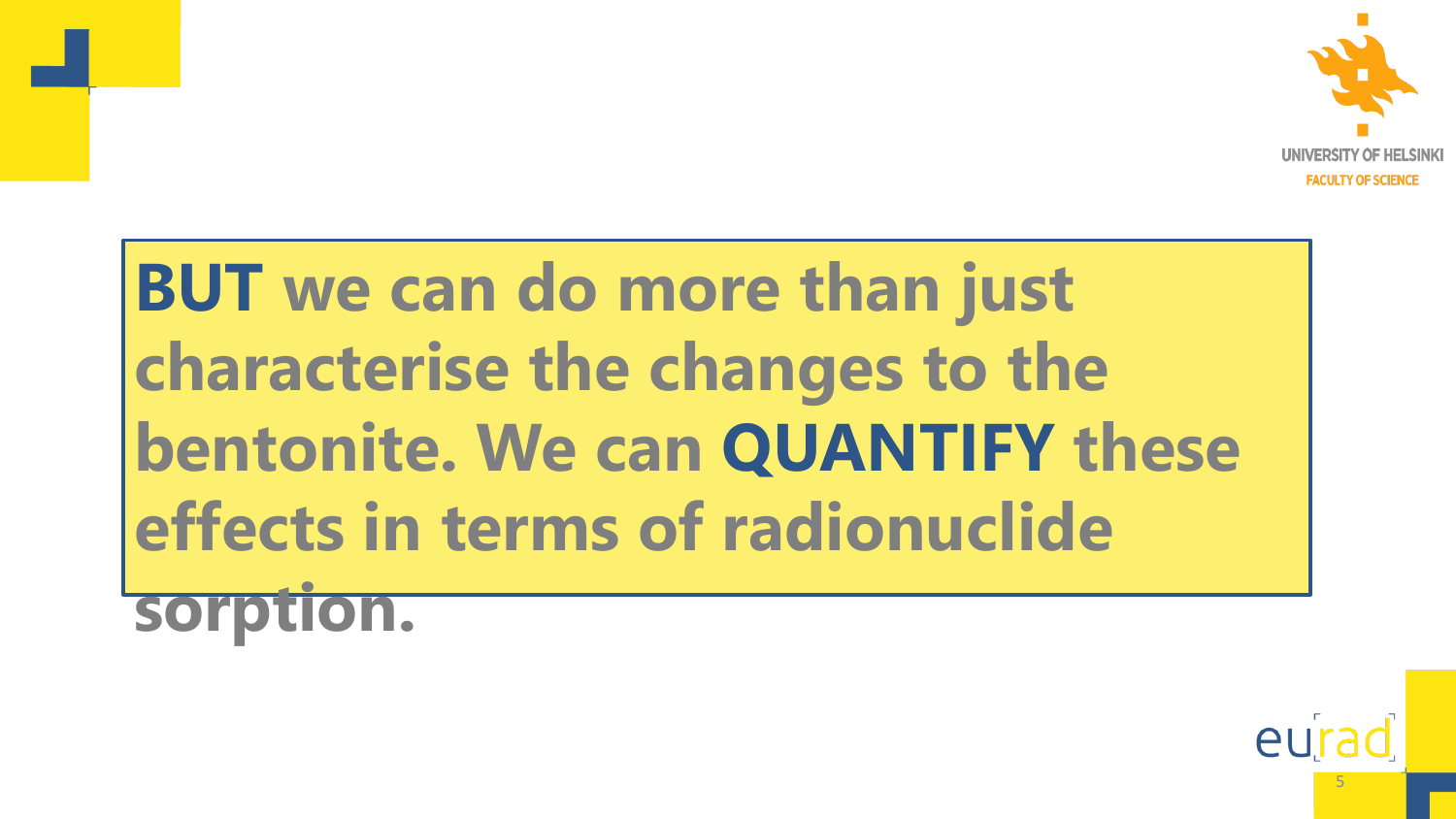

## **SR SORPTION ISOTHERMS**

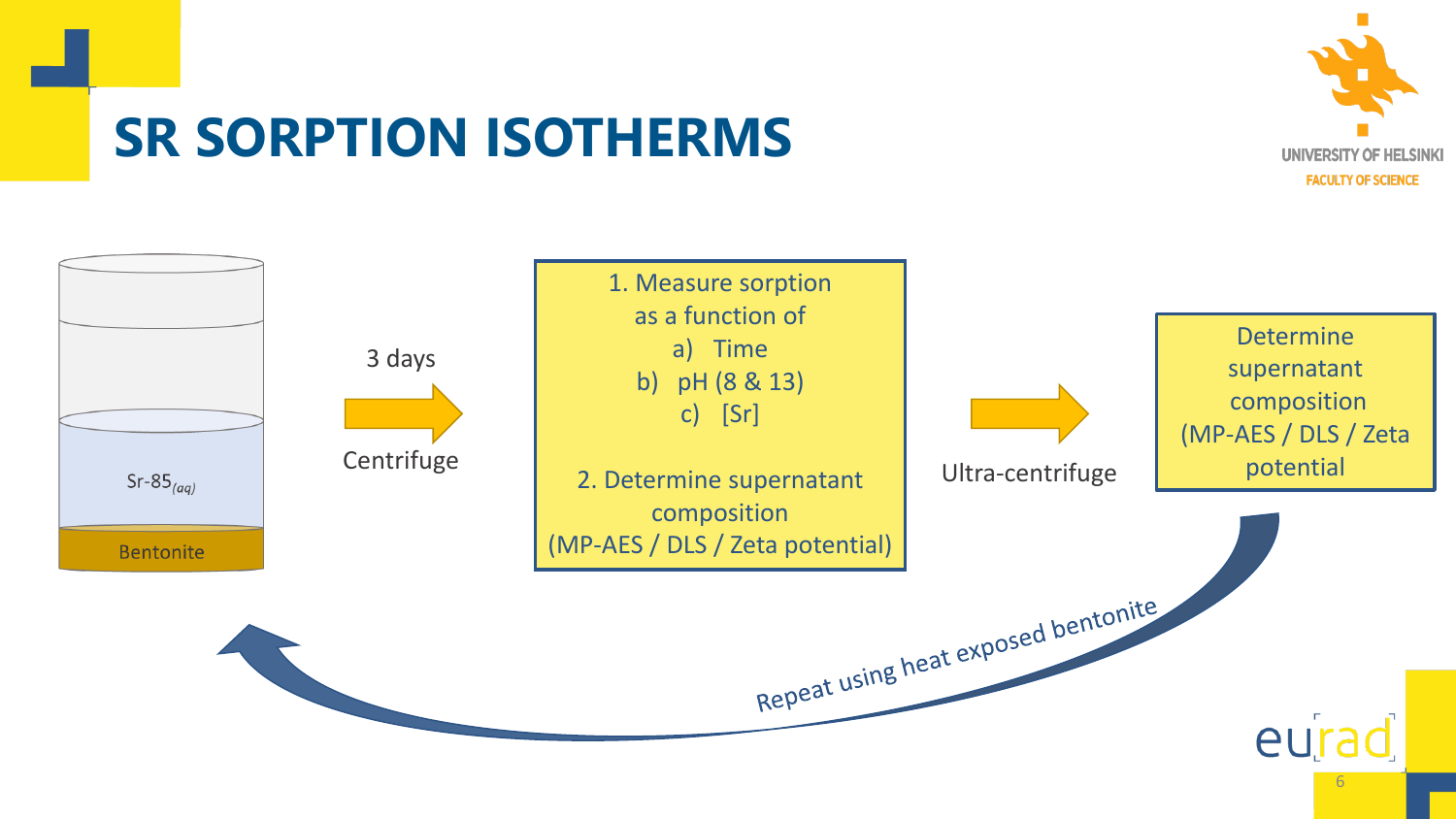# **SR SORPTION ISOTHERMS**

#### **Current Work**

Understand if the experiments must be carried out anaerobically

Modelled Sr-85 (10<sup>-10</sup> to 10<sup>-3</sup> M) sorption to Bentonite w/o  $CO<sub>2</sub>$ 

Sr-85 radiolabelled sorption isotherms are underway using unheated bentonite.

CEC determination on the unheated bentonite



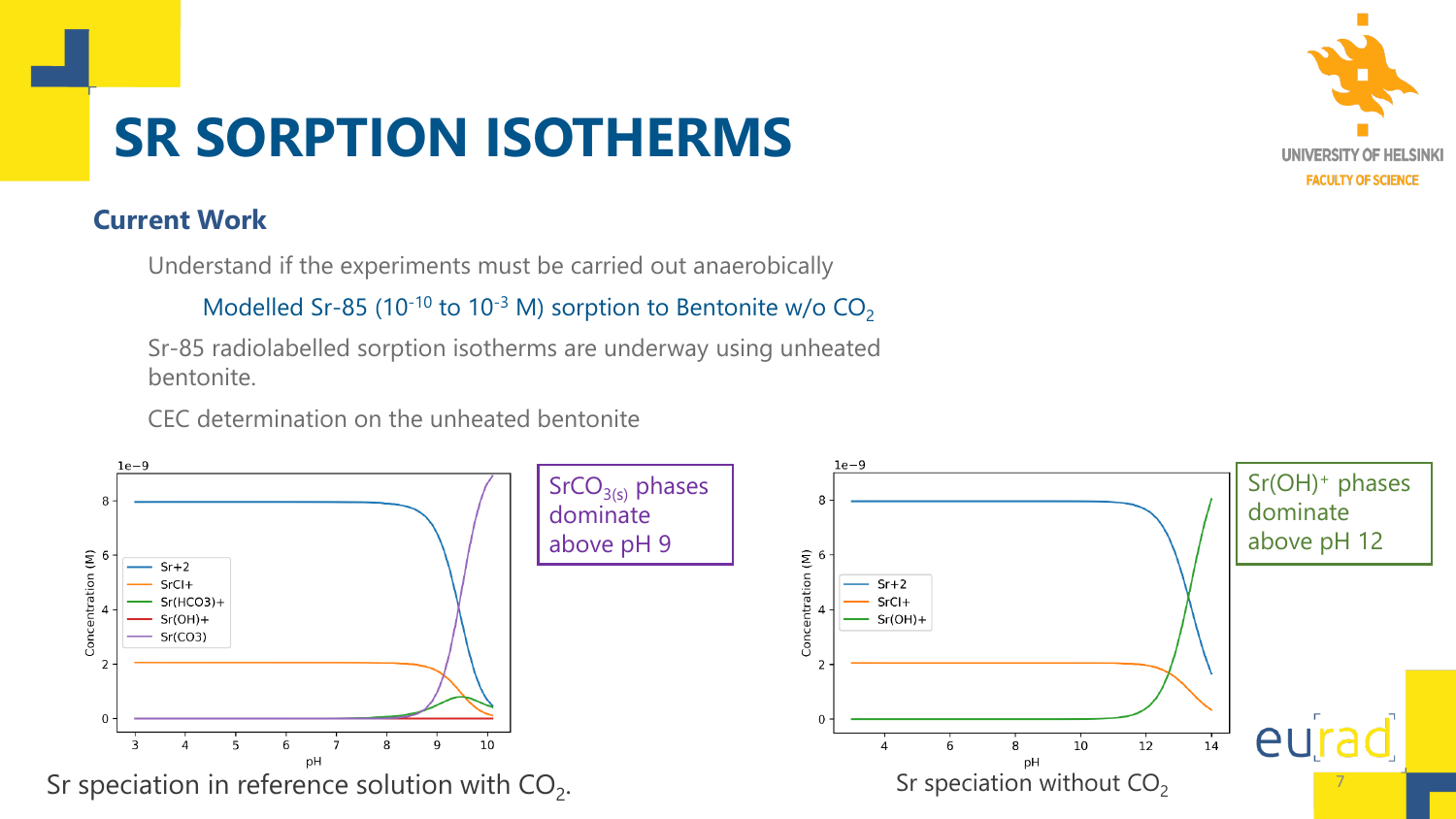

# **CONCLUSIONS & FUTURE WORK**

#### **Conclusions:**

Characterization of changes in NaWyoming bentonite following heat exposure (150  $\circ$ C) for up to 18 months. Although XRD & SEM show no obvious changes, DLS + Zetapotential measurements suggest increased colloid production.

Full analysis possible upon reaction completion in August '22.

#### **Future Work:**

Characterisation of 24 month sample. Sr-85 radiolabelled sorption isotherms on bentonite materials. CEC determination of exposed (150 °C) bentonite. XAS analyses to confirm Sr speciation at molecular scale.

Presenting the sorption data at ICC '22 – Istanbul (July 25-29 2022).

### **WITH THANKS TO:**

Dr. Xiaodong Li (The University of Helsinki) for PHREEQC modelling

Dr. Stellan Holgersson (Chalmers University) for BET analyses.